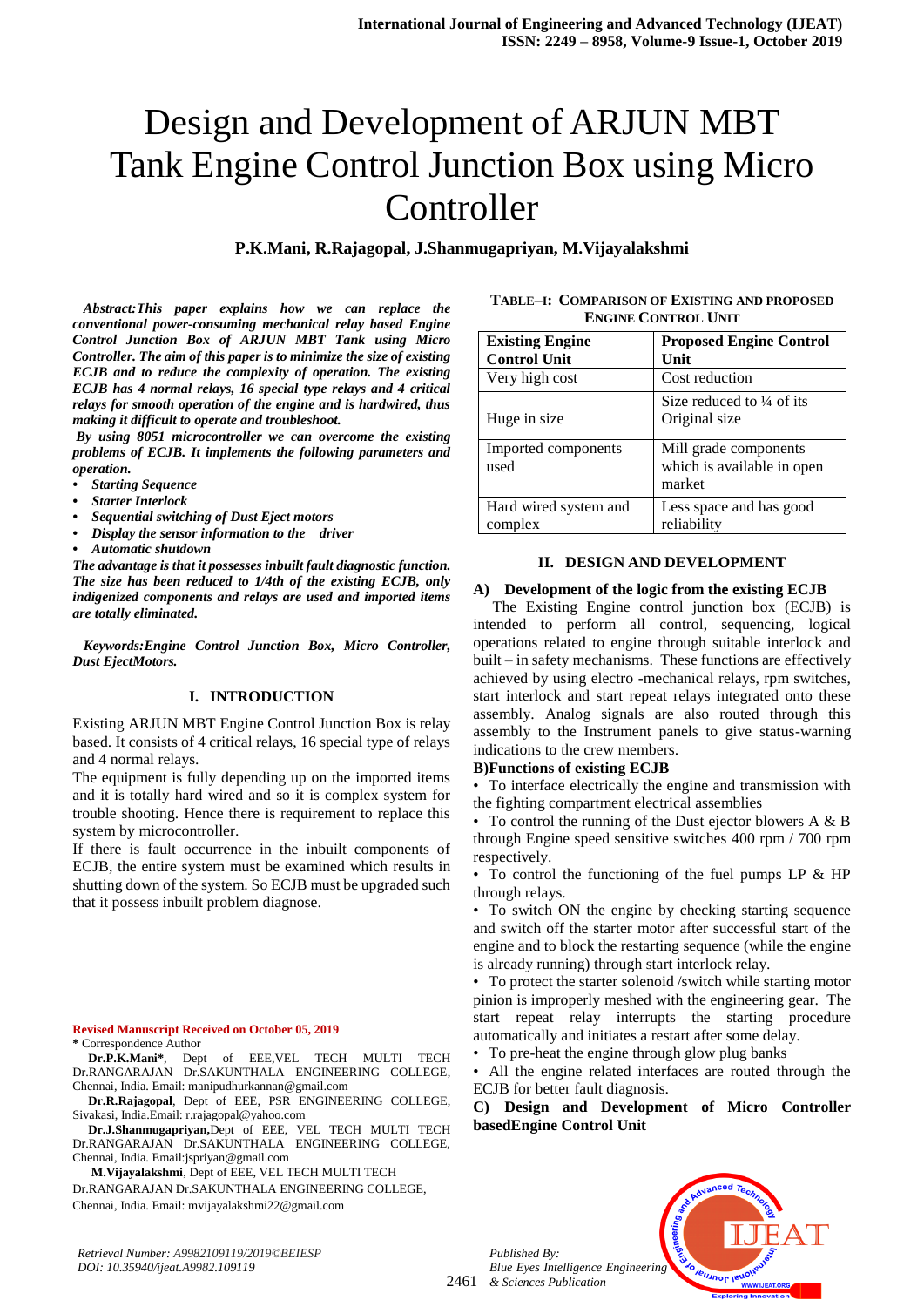### **Hardware setup: Input Section:**

1) Master Switch (MS-2): Master switch is the switch which allows the power supply flow to other components of ECJB when it is energized.

2) Pre-Glow 1 & Pre-Glow 2: Pre-glow 1 is energized to have proper initializing conditions for engine, so that pre-glow relay is made to switch on when this input is given. Pre-glow2 is made to energize the glow plug.

3) Regulated Feedback: Regulator feedback is to show battery status .

4) FBS: This input is to ensure the proper feedback condition from the parameters to be controlled.

5) Engine stop: This input is provided to have emergency shut down of the whole engine without any fault condition.

6) Deep Fording: For the proper running condition of the engine in the aquatic circumstance without responding to the error signals.



# **Fig .1.Input Section of Engine Control Unit Output Section:**

1) Starter Motor Relay:Starter motor relay is to activate starter motor for the cranking of engine.

2) Dust Eject Motor A &B Relay:These relays energize dust eject motors in different speed of the engine, at 400rpm DE-A and at 700rpm DE-B are energized.

3) Fuel Pump Relay:Fuel pump is energized through this relay. So that the fuel circulation is achieved.

4) Glow Plug:Glow Plug relay will pre-heat the engine to attain required temperature.

5)Shut Down Button:When this relay gets energized whole engine gets shut down.

*Retrieval Number: A9982109119/2019©BEIESP DOI: 10.35940/ijeat.A9982.109119*

6)Micro Controller:

The 8051 architecture provides many functions (CPU, RAM, ROM, I/O, interrupt logic, timer, etc.) in a single package

- 8-bit ALU, Accumulator and 8-bit Registers; hence it is an 8-bit microcontroller
- $\bullet$  8-bit data bus It can access 8 bits of data in one operation
- $\blacksquare$  16-bit address bus It can access  $2^{16}$  memory locations – 64 KB (65536 locations) each of RAM and ROM
- $\blacksquare$  On-chip RAM 128 bytes (data memory)
- On-chip  $ROM 4 kByte (program memory)$
- Four byte bi-directional input/output port
- UART (serial port)
- **Two 16-bit Counter/timers**
- **Two-level interrupt priority**
- Power saving mode (on some derivatives)



**Fig .2.Ouput Section of Engine Control Unit**

*Published By: Blue Eyes Intelligence Engineering & Sciences Publication* 

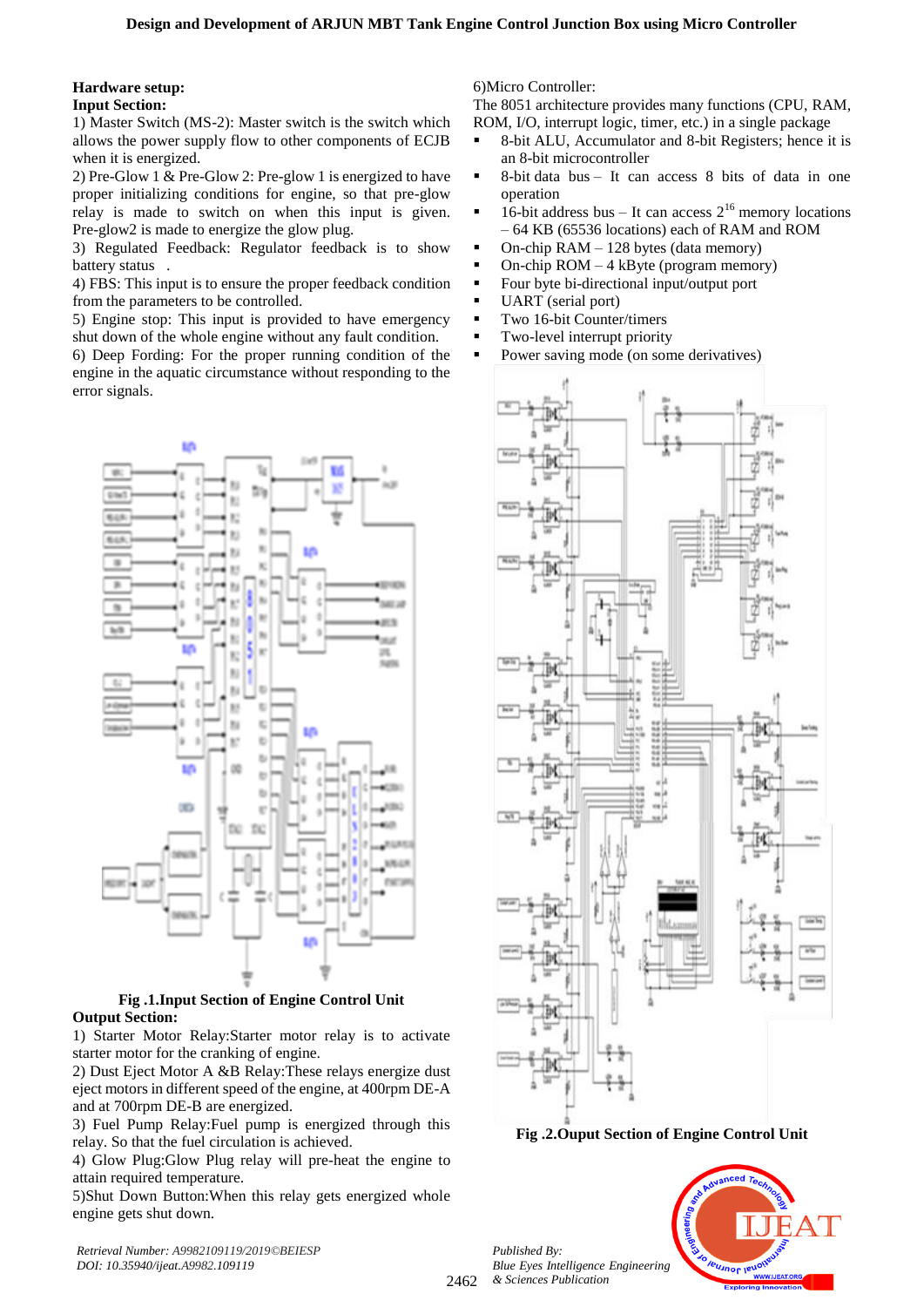# **D) Development of experimental setup:**



**Fig .3.Power Supply Unit**

## **Hardware used:**

1) Photo Transistor Opto coupler (ILQ74): It maintains high degree of isolation between input and output. DC level can be transmitted by the device. Continuous forward current up to 60mA.

2) Operational Amplifier (LM324): It is used as comparator and it is low in cost. It requires very low supply current. The supply voltage is 3V to 32V and supply current is 3.4mA.

3) Frequency to Voltage Converter (LM2907): Frequency to voltage converter with high gain op-amp/ comparator designed to operate a relay/ lamp. The supply voltage is 28V and supply current is 25mA.

4) Driver (ULN2803) Darlington Transistor: It is an 8-pin NPN Darlington connected transistor with common emitter and integral suppression of diodes for inductive loads. Each Darlington features a peak load current rating of 600mA and can withstand at least 50V in off state. Input voltage of 30V and an output voltage of 50V

5) Linear Regulator (MAX1615): High power, low voltage linear regulator. The supply is always on. The input voltage is from 4V to 28V and supply current of 15microamps.Otput current of 30mA.

6) Relays: Relays are either normally open or normally closed. Notice the position of the switches in the two relays shown below. Normally open relays have a switch that remains open until energized (ON) while normally closed relays are closed until energized. Relays are always shown in the de-energized position (no current flowing through the control circuit- OFF).Normally open relays are the most common in vehicles; however either can be used in automotive application.

# **III. INTEGRATION**

 Integration deals with the connection of the hardware selected.

 Here complete development of the proto type is explained in different blocks.

## **1)Input Block:**

The prototype of the real time implementation of this paper is carried, so the inputs are given from switches assuming to be obtained from the sensors and error conditions from feedback circuit.

The inputs are:

- 1. Master Switch postion-2
- 2. Start lock transmission
- 3. Preglow1
- 4. Preglow2
- 5. Engine stop
- 6. Deep ford 7. Feed back
- 8. Regulator feedback
- 9. Coolant level1
- 10. Coolant level 2
- 11. Low oil pressure
- 12. Coolant circulation level



**Fig .4.Input Block**

These inputs are connected to controller AT89S52 along with opto isolators ILQ74.

In port1 from P10 to P17 pins are connected to first seven inputs as stated above. The rest of the inputs are connected to port3 from the pin P30 to P33.

Speed input is given in the form frequency to the frequency to voltage converter LM2907.Here two LM2907s can be used to have two direct inputs to the controller in accordance with the two speed condition (here its frequency),but here we use single LM2907 along with LM324 as comparator circuit. The outputs of the comparator circuit are given to pin number P34&P35 of port3.

# **2) Power Supply Unit:**

Power Supply unit consists of MAX1615.This IC is preferred, since it is linear regulators that supply is always-on, keep-alive power and heat dissipation is low. The DC supply is provided using Bridge-rectifying circuit.



**Fig .5.Power Supply Unit**

# **3) Output Block:**

The output block consists of seven relays, namely

- 1. Starter motor relay
- 2. Dust Eject Motor A relay
- (DEMA)



2463 *& Sciences Publication Published By: Blue Eyes Intelligence Engineering*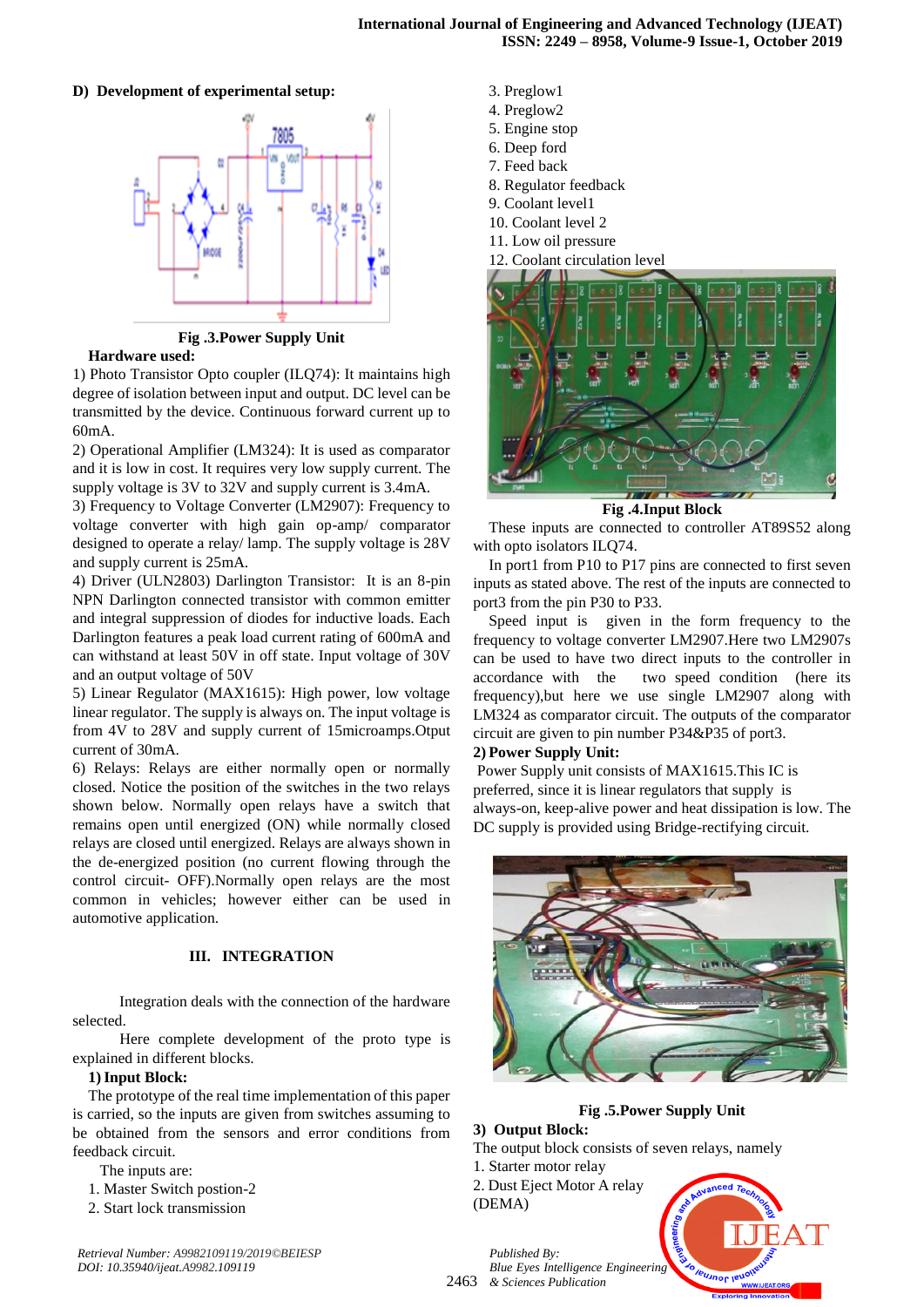- 3. Dust Eject Motor B relay (DEMB)
- 4. Fuel Pump
- 5. Glow-Plug
- 6. Preglow
- 7. Shut Down



**Fig .6.Output Block**

# 4) Relays:

These relays are connected to AT89S52 through driver circuit ULN2803.The ULN2083 has its inputs from port2 of the controller. The pins used in this port are P21-P27.In accordance to the program the corresponding input from port2 energizes ULN2803 to activate respective output relay. The driver circuit is provided with the appropriate driving voltage to activate the highly rated relays. The driving voltage provided here is 28V.

# 5) Indicator Block:

There has been seven indicators fixed, namely

- DEMA indicator
- DEMB indicator
- Coolant level1 indicator
- Coolant level2 indicator
- Coolant circulation level indicator
- Deep Fording indicator
- Charge lamp indicator

The indicators are in the form of LEDs. The Coolant level 1&2 indicators are directly connected to the input so that as the error input is given LED is made to glow.

DEM A&B indicators connected in the reverse form to indicate the no operable condition of the respective Dust Eject Motors.

 The last three indicators mentioned above is connected to the controller at port0 through opto coupler. Coolant circulation level indicator is to have coolant circulation warning i.e., to show whether coolant is circulating or not. This indicator is connected to port0 of pin P06.The charge lamp indicator is connected to controller at pin P05.The deep fording indicator is connected to the controller at pin P07.



**Fig .7.Indicator Block Unit I**



**Fig .8.Indicator Block Unit II**



**Fig .9.Total Hardware Setup**



2464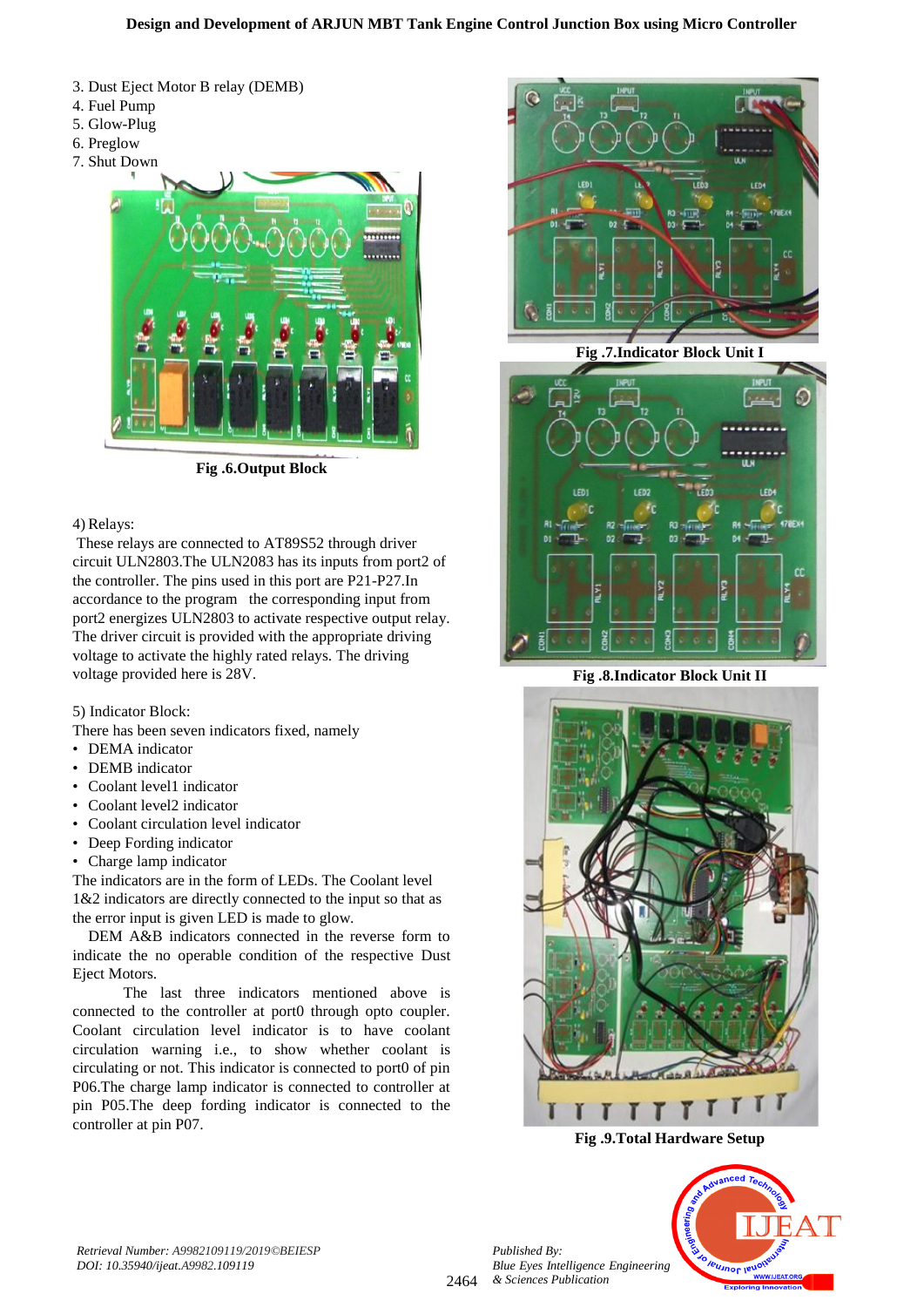# **IV. PROGRAMMING AND TESTING**

## **A) Software Development**

## **1) Introduction to Keil C:**

Keil C is the best and effective compiler for the AT89S52 microcontroller. Keil C compilers, macro assemblers, real-time kernels, debuggers, simulator, integrated environments, evaluation boars and emulators for ARM7/ARM9/cortex-M3, XC16x/C16x/ST10, 251and 8051 MCU families keil also contains

 $\square$ IDE stimulator

Ansi debugger

□Broad set of libraries and model prog

# **2) Details of Keil C Complier:**

It combines all aspects of embedded project development including source code editing, project organization and management, revisioncontrol, make facility, target debugging, simulation, and flash programming. Microvision offers a significant advantage to developers who must get projects working quickly.

**3) Keil C Compiler contains following Window:**

Code Explorer

□Code Editor

Code assistant

Watch Assistant

 $\Box$ Project

□Summary

# **V. ALGORITHM**

#### **A) Starting Sequence of an Engine:**

- Step1- When the inputs master switch-2 &start lock transmission is ON then the pre-glow relay will operate and this will be the input to the pre-glow1.
- Step2- If the pre-glow1 toggle switch is pressed, then the glow plug relay is energized and at the same time all the warning signals will be indicated.
- Step3- If the pre-glow2 is pressed, then the starter motor and fuel pump relay will be energized. At the same time it will also check the feed back signal from the starter.
- Step4- If the feed back signal is positive and speed is 400 rpm, de-energize the starter motor and glow plug relay and keep energizing the fuel pump relay.
- Step5- If the feed back signal is in ground then de-energizes the starter motor and fuel pump relay.
- Step6- Once de-energizes these two relays again re-energize them after the delay around 100microseconds.

Step7- If the regulator feedback is ON then the charge lamp will be de-energized.

#### **B) Monitoring:**

Step1- When the speed is greater than the 400 rpm, energize the dust ejector motor A and if the speed is greater than 700 rpm, energize the dust ejector motor B.

Step2- If the coolant level1 is energized then it will energize the coolant level warning and if the coolant level2 is energized then the coolant level 2 is blinking.

Step3- Low oil pressure, coolant level 2 and coolant

circulation level. Of these signals if any one of the signal is ON, then the shutdown relay will de-energize and also check whether speed is greater than 700 rpm and deep fording is OFF.

Step4- When the deep fording switch is ON, then the deep fording warning is enabled and at the same time, dust ejector motor A and B and shut down relay is disabled and there will also be a warning indication in the dust ejector A and B.

Step5- Engine stop button is used to shut down the system and energize the shutdown relay to shut down the system and all the relays will be de-energized.

## **VI. CONCLUSION**

This paper presents a work aimed to achieve the microcontroller version of existing ECJB. Along with the existing ECJB functions, it will carry out engine shut down system activities also. The necessary logic sequence was derived from existing Master wiring diagram. Initial design was implemented in 8051 based platform. After due testing and verification it will be implemented using standalone FPGA based processor. Frequency to voltage converter IC is used to convert the available speed signal in to required error signal to activate the Dust Eject motor A and B. The logics are implemented by using Embedded C and validated using Keil assembler and the Hex files were generated. The Hex files are fused in to the processor using flash software. The entire hardware setup is designed using ORCAD software. Circuit routings also re arranged for better board design. Microcontroller 8051 based platform is chosen due to the Input/output port requirement, memory, and easy availability of hardware and cost effective.

Hardware setup is initially tested in bread board with necessary fine tuning on design parameter was carried out. Comparator is used in the output stage of the Frequency to voltage converter circuit. It will produce to error signal one at 400 rpm another at 700 rpm.

PCB was fabricated as per the schematic and extensive testing was carried out.

The sequence and control was tested by manual mode of testing and the board is performing as per design.

Extensive testing with various input condition is carried. The starting sequence and shut down system parameter was analyzed separately to ascertain the performance.

# **REFERENCES**

- 1. Ronald K. Jurgen, "Automotive Electronics Handbook", McGraw-Hill, 2000.
- 2. R.K.Stobart, "The Development of Architectures for Electronic Power train Control", University of Sussex, Falmer, Brighton BN1 9QT, United Kingdom.
- 3. M. Morris Mano, "Computer System Architecture", Prentice Hall 1993.
- 4. William B. Ribbens, "Understanding Automotive Electronics", Butterworth-Heinemann, 1998.
- 5. Tom Denton, "Automobile Electrical and Electronic Systems", SAE International, 2000.
- 6. Hua Zhao, Nicos Ladommatos, "Engine Combustion Instrumentation andDiagnostic" SAE International 1999.
- 7. Mark C. Sellnau, Frederic A. Matekunas, Paul A. Battiston and Chen-Fang Chang, David R. Lancaster, "Cylinder-Pressure-Based Engine Control Using Pressure-Ratio-Management and Low-Cost Non-Intrusive Cylinder Pressure Sensors", Delphi Central Research

leusnor leuor

*Retrieval Number: A9982109119/2019©BEIESP DOI: 10.35940/ijeat.A9982.109119*

2465 *& Sciences Publication Published By: Blue Eyes Intelligence Engineering*